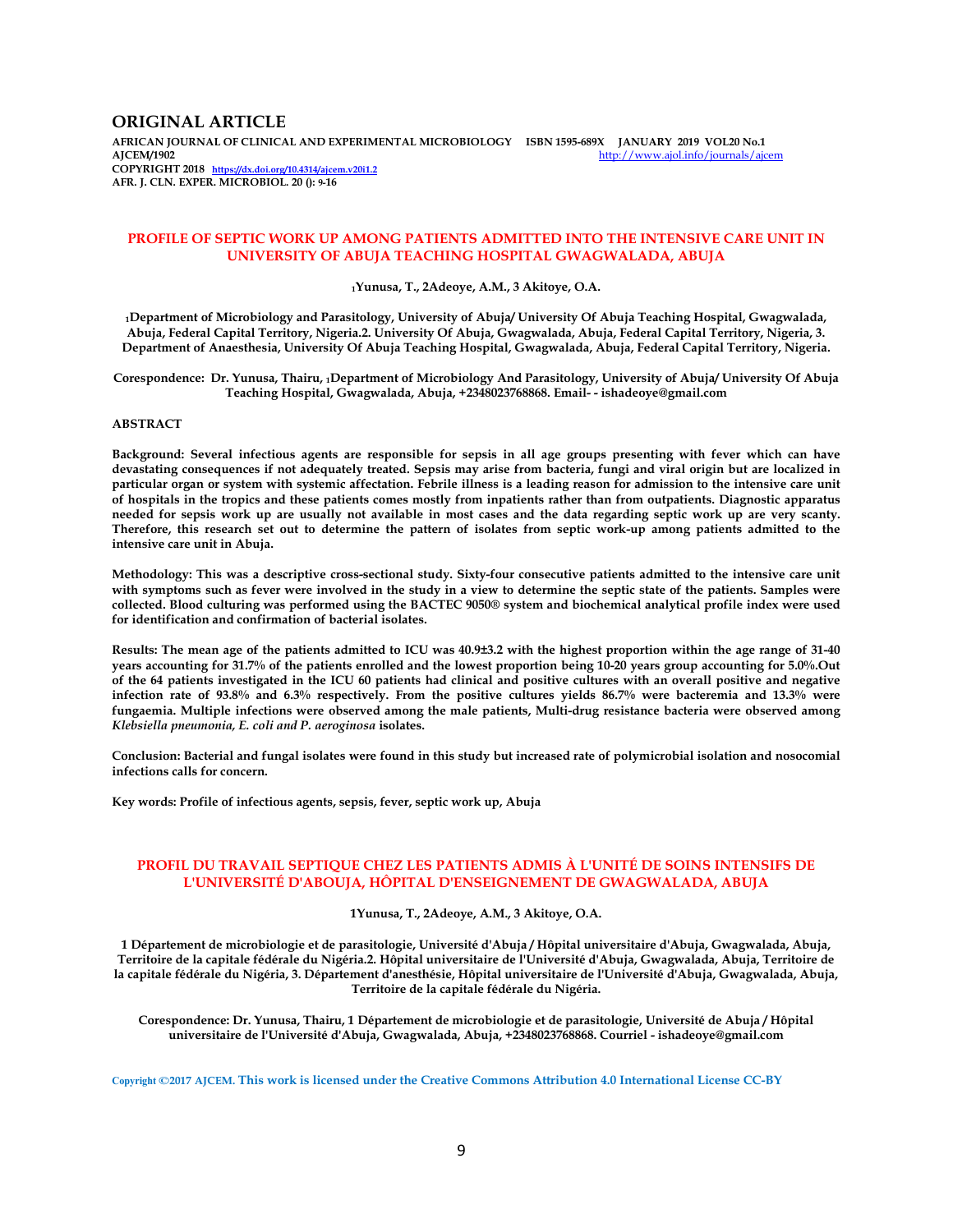#### **ABSTRAIT**

**Contexte: Plusieurs agents infectieux sont responsables de la sepsie dans tous les groupes d'âge présentant une fièvre pouvant avoir des conséquences dévastatrices s'ils ne sont pas traités de manière adéquate. La sepsie peut être d'origine bactérienne, fongique ou virale, mais elle est localisée dans un organe ou un système en particulier avec une atteinte systémique. La maladie fébrile est l'une des principales causes d'admission dans les unités de soins intensifs des hôpitaux tropicaux et ces patients proviennent principalement de patients hospitalisés plutôt que de patients externes. Les appareils de diagnostic nécessaires au traitement de la septicémie ne sont généralement pas disponibles dans la plupart des cas et les données concernant le traitement septique sont très rares. Par conséquent, cette recherche visait à déterminer le type d'isolats provenant d'un traitement septique chez des patients admis dans l'unité de soins intensifs d'Abuja** 

**Méthodologie: Il s'agissait d'une étude descriptive transversale. Soixante-quatre patients consécutifs, admis dans l'unité de soins intensifs avec des symptômes tels que fièvre, ont été impliqués dans l'étude afin de déterminer leur état septique. Les échantillons ont été collectés. La culture de sang a été réalisée à l'aide du système BACTEC 9050® et un indice de profil analytique biochimique a été utilisé pour l'identification et la confirmation des isolats bactériens.** 

**Résultats: L'âge moyen des patients admis aux soins intensifs était de 40,9 ± 3,2 ans, la proportion la plus élevée des 31 à 40 ans représentant 31,7% des patients inscrits et la plus faible proportion des 10 à 20 ans représentant 5,0%. . Sur les 64 patients étudiés en USI, 60 patients avaient des cultures cliniques et positives avec un taux d'infection global positif et négatif de 93,8% et 6,3% respectivement. Parmi les cultures positives, 86,7% étaient des bactériémies et 13,3% des cas de fongémie. Des infections multiples ont été observées chez les patients masculins. Des bactéries multirésistantes ont été observées parmi les isolats de Klebsiella pneumonia, E. coli et P. aeroginosa.** 

**Conclusion: Des isolats bactériens et fongiques ont été trouvés dans cette étude, mais l'augmentation du taux d'isolement polymicrobien et d'infections nosocomiales est préoccupante.** 

**Mots-clés: profil des agents infectieux, sepsis, fièvre, traitement septique, Abuja** 

## **INTRODUCTION**

Sepsis which indicates changes in the patient status is a systemic response both to infection and hemodynamic, metabolic and inflammatory derangement, which can present in mild cases as systemic inflammatory response syndrome (SIRS) or progress to severe sepsis and septic shock[1]. Sepsis is a leading cause of morbidity and mortality worldwide and particularly in Africa where awareness is low and resources are limited[2], cause of mortality in about 30% to 65% in the tropics[1,2] but this figure is much more reduced in well developed countries. Therefore, the presence of SIRS with a high laboratory suspicion of positive microbial cultures is considered sepsis. In the Intensive Care Unit (ICU) severe sepsis is defined as a state of sepsis with concomitant organ dysfunction and hypoperfusion which are often than not reversed with appropriate use of antimicrobial agents in the ICU [1- 4]

The Intensive Care Unit (ICU) in any developing countries is an epicenter of infectious agents and that of infection control[3]. Therefore any cases of infection in the ICU are capable of triggering sepsis. Patients admitted to the ICU comes with some level of infection and reduced immune systems which means that there must be aggressive means of eradicating the infection patients coming into the ICU and prevention of new nosocomial infection which is important in critical care management of patients

[4,5]. In a study conducted in the tropics, 66.2% had sepsis and blood culture positivity guided therapy in 12.5% [5].

Point prevalence studies in the ICU are the simplest approach to describing the epidemiology of sepsis. For example, 32.8% of 895 patients in 254 Mexican ICUs had sepsis on a single day in 1995 [6-8]. The threshold of eligibility for treatment almost certainly differs by country and levels of sophistication such as availability of ICU beds, varying levels of universal health insurance, and other cultural and economic factors. For instance, only 27.3% and 27.1% of sepsis patients were admitted to the ICU in Brazil and the UK respectively compared to 32% and 51.1% in Spain and the USA respectively [8]. There are several reasons for increase in sepsis in patients admitted to the ICU; workload in the critical care unit and the increase number of tubes such as nasogastric tubes, the oxygen tubes, central line and the intravenous line which are meant to alleviate fluid accumulation that may lead to infections may contribute to multiple site infections [9-11].

The most common infection in the ICU is septicemia but urinary tract infection and gastrointestinal tract infections do exist which may be nosocomial in nature. The hazard of patients acquiring nosocomial infection in the ICU is high [12-13]. There should be a define time for admission to the ICU not transferring patients when every management fails with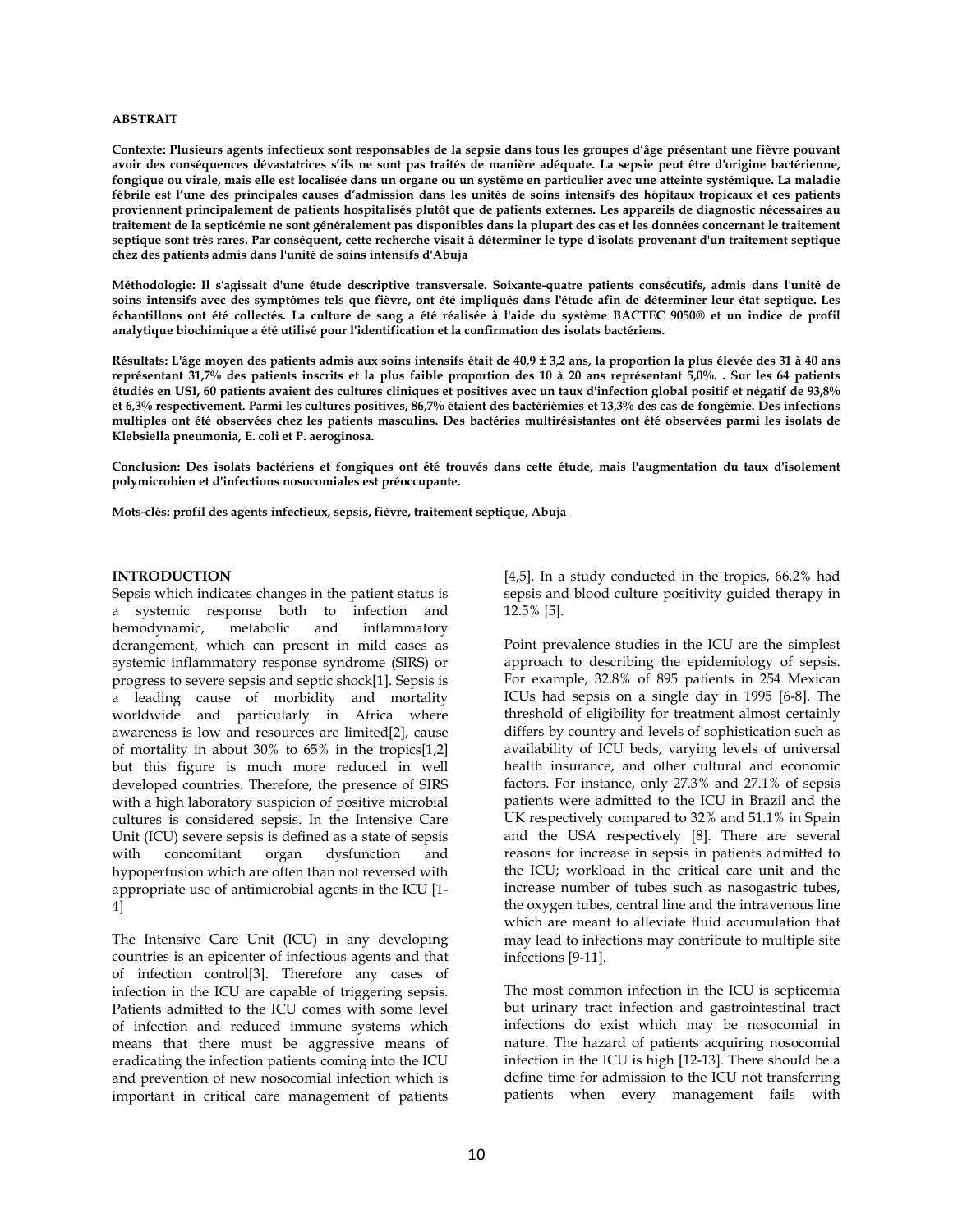deteriorating health of the patients. Physiological host immune state can also determine the progress of sepsis in patients admitted to the ICU, viral and fungi infections flourishes in immune-compromised patients and the elderly [5, 9, 13-14].

Intensive care unit-acquired bloodstream infection was associated with an increased intensive care unit mortality rate [15]. Several studies of bloodstream infections in those admitted to the ICU in African hospitals suggest that the prevalence of bacterial bloodstream infections among patients in the ICU with fever or clinical sepsis exceeds that described in developed countries and bacterial isolates exceed that of fungal infections [2,5,11,12,15-18]. Bacteraemia is a common cause of illness in the ICU in areas of high and low malaria prevalence [19-20]. Gram-negative organisms, especially *Eschericia coli*, exceed Grampositive organisms such as *Stapylococcus aureus* in importance in several published reports on bloodstream infections in both adults and children from African countries.The use of blood culture to assess septicaemia seriously ill patients has hasten the diagnostic process with fast recognition of presence sepsis, quick isolation of the infective agents and resolution of antimicrobial agents [9,11-12,19-21].

Ceftriaxone and levofloxacin are antibiotics with good susceptibility profile against most of the bacteria isolates. Meronem have been used with success in the ICU [12, 21-22]. The uses of antiviral and antifungal have been used with caution but have been associated with good result [22]. Bacterial are well known cause of antibacterial resistance in our environment, resistance such as β-lactamases and extended spectrum β-lactamases were well documented among enterobacteriaceae [21, 23-24]. The aim was to determine the profile of etiology agents resulting from septic work up among patients admitted into the intensive care unit in Abuja.

# **MATERIALS AND METHODS Study background**

This study was carried out at the Microbiology research laboratory unit, Microbiology and Parasitology department and the Intensive Care Unit (ICU) of University of Abuja Teaching Hospital (UATH) Gwagwalada, Federal Capital Territory (F.C.T). The Hospital is located in Gwagwalada whose geographical coordinates are 8° 56' 29" North and 7° 5' 31" East. It has an area of 1,043 km². The ICU is a 10 bedded care unit. The Federal Capital Territory had a projected population of 1,406,239 inhabitants in the year 2006, of which 157770 (11.22% approximately) inhabitants reside in Gwagwalada [25]. Projected population of Gwagwalada city in 2012 was over 1 million people. The hospital provides

health care services to the inhabitants of Abuja and neighboring states including Niger, Kaduna, Kogi and Nassarawa states.

# **Study population**

Sixty-four consecutive patients admitted to the intensive care unit with symptoms such as fever were involved in the study in a view to determine the septic state of the patients.

# **Study design**

This was a descriptive cross-sectional study conducted from December 2015 to October 2017.

# **METHODS**

Diagnosis was achieved in collaboration with the Intensivist. Patients admitted to the ICU were recruited. The purpose of this study was explained to the subjects and/or with their relatives and consent to participate was sought. Interviewer-administered, structured questionnaires were used as the study tool. The questions outlined in the data forms were explained to the subjects and completed forms which contain information that included the biodemographic data. Also, provisional diagnosis and laboratory processes, such that the eventual result was noted in the data forms and communicated to the Intensivist and the patients or the relatives.

# **SPECIMEN COLLECTION, TRANSPORTATION AND PROCESSING**

Septic areas were identified especially along the central line and urinary catheter. Specimens were collected from septic areas and blood for blood culture. Each specimen received was examined for quality, in terms of amount, sterility and presence or absence of debris.

The BACTEC culture bottles were inspected and the top of the culture bottle was cleansed with a sterile swab containing ethanol alcohol. With vacutainer needle, about 5mls of blood was moved into the culture bottle and scanned into the BACTEC chamber to await positive alert. Those with positive bacterial and fungal alert were subcultured on Chocolate, Blood, MacConkey and Sabouraud agar plates. After overnight incubation on these agars, the growth characteristics were noted and pure growth was Gram stained. Colonies that were Gram positive were further characterized using the catalase, coagulase and novobiocin disc tests. Those with Gram negative were further characterized using the APIR 20 (Oxoid, 211667 Hampshire, UK). Gram negative identification and iMMVPC test (indole, motility, methyl red, voges-proskeuer and citrate) [23]. Culture plates with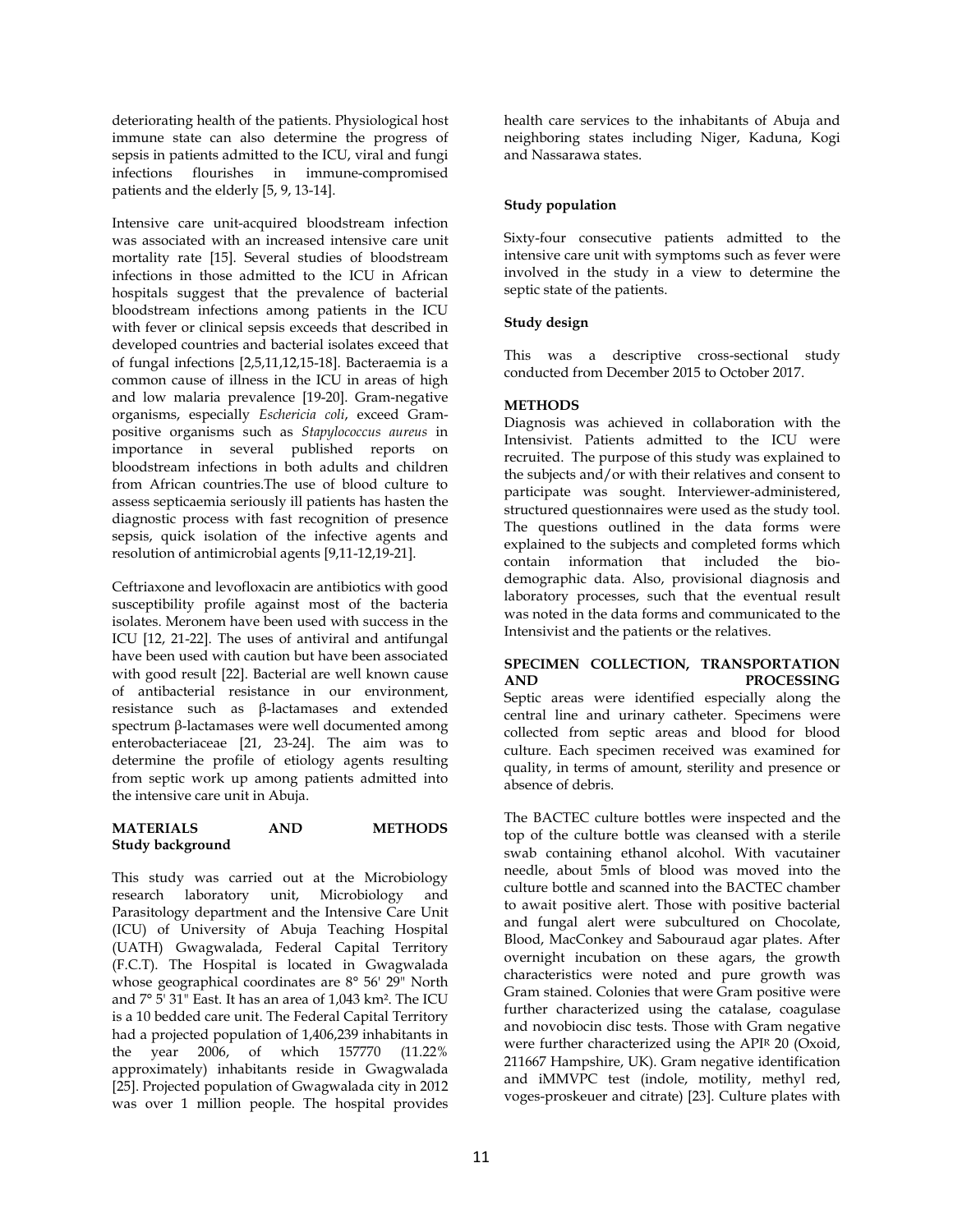positive results were tested for antimicrobial sensitivity using the Susceptibility test protocol. Three well-isolated colonies of similar appearance from the isolates and the controls were emulsify in separate 4ml of sterile physiological saline each, labelled, test and controls. The turbidity of the suspensions (both test and controls) was compare to 0.5 Mac falance standards. Muller-Hinton media for both the test and the control were streaked with test suspension and control suspension respectively using sterile swab. After 5mins, sterile forceps was used to place the antibiotics disc, evenly distributed on both plates with similar antibiotics tested in both the test and the controls. Within 20minutes of applying the discs, the plates were incubated at 35oC for 18 to 24 hours. After overnight incubation, the test and the control plates were examined. Using a transparent ruler on the underside of the plates the diameter of each zone were measured in mm. Interpretation; The zone diameter of each antibiotics of control were compared with the CLSI standards, if within the CLSI acceptable limits for Quality control strains, then the zone diameter of each antibiotics of the test were compared with CLSI zone diameter breakpoints and was recorded sensitive, intermediate or resistance. Antibiotics susceptibility pattern was determined using the Muller-Hinton mediaby the disk diffusion method. Materials used were; Muller-Hinton media, Petri dish, Antibiotics disks (oxoid, Hamsphire, UK), Mac falance standard, sterile swab stick, control strains (*Staphylococcus aureus* ATCC 29213, *Escherichia coli* ATCC 25922, *Pseudomonas aeruginosa* ATCC 27853 and *Enterococcus faecalis* ATCC 29212).

# **DATA ANALYSIS**

The data obtained was coded on entering and analyzed using Epi Info version 3.5.1 package. Confidence interval was 95% and the p value was 0.05.

# **RESULTS**

This study was carried out among 64 patients who had ICU stay for treatment between the ages of sixteen years and eighty-one years and the outcome of the laboratory results were discussed with the patients/or their relatives before submitting to the Consultant anesthesiologist/intensivist. The mean age of the patients admitted to ICU was 40.9±3.2 with the highest proportion within the age range of 31-40 years accounting for 31.7% of the patients enrolled and the lowest proportion being 10-20 years group accounting for 5.0%. Eleven ICU patients representing 15.0% were within the 31-40 years age group, 10 and 8patients were from the 61-70 and >70 years age group representing 20.0% and 15.6% respectively. However, this distribution was statistically significant (P <0.05, df=6 Table 1). There were predominantly female patients 43 (67.2%) admitted to the ICU with male to female ratio of 1:2. The infection rate among the female was 58.2% while the overall infection rate in male was (25) 41.7% of the total patients enrolled with 21 patients had one infection while four male patients had multiple infections. This distribution was statistically significant (P <0.05, Table 11)

Out of the 64 patients investigated in the ICU 60 patients had clinical and positive cultures with an overall positive and negative infection rate of 93.8% and 6.3% respectively. From the positive cultures yields 86.7% were bacteremia and 13.3% were fungaemia. Multiple infections were observed among the male patients, Multi-drug resistance bacteria were observed among *Klebsiella pneumonia, E. coli and P. aeroginosa* isolates and polymicrobial isolates was observed in 35.0% of the total patients admitted to the ICU. C-reacting protein and Procalcitonin assay were 100.0% sensitive and positive predictive value for bacteria sepsis using blood culture as standard. Of the 60 isolates obtained from 64 culture positive, 13 were isolated from the 41- 50 years age group giving a prevalence of 51.9%, 10 (61.0%) each from the 31-40 and 61-70 years age group respectively. This was statistically significant (p=0.001, Table 1). Out of the total eight fungi isolates from this study, 6 (75.0%) were candidaemia while 2 (25.0%) were *Cryptococcus neoformans* isolate.

There were colonization of 21(32.8%) urinary catheter, 15(23.4%) intravenous lines, 6 central lines and 9 NG tubes during this study but the infection rate of these materials were 100% for urinary catheter and the central line. This was not statistically significant (p=0.08, Table 111).

Gram negative bacteria were the most isolated bacteria among the patients investigated following blood culture with 28 isolates representing 53.8% while the total Gram positive were 15 bacteria representing 28.8%. There were nine (17.3%) anaerobes and were all bacillus species (Figure 1). Patients with gram negative sepsis had longer ICU stay and were predominantly associated with polymicrobial infection than gram positive sepsis. This relationship was statistically significant (p=0.002; positive spearman correlation= 0.251).

Sixty-four blood culture were analyzed from the ICU which yielded single and multiple isolates characterized using the API system. The following organism were isolated; *Klebsiellapneumoniae (K. pneumoniae), Escherichia coli (E.coli), Pseudomonas aeroginosa (P. aeroginosa)* as Gram negative bacteria. *Staphylococcus aureus (S.aureus)* as Gram positive bacteria (Figure 2). Among the organism isolated, *Escherichia coli* (26.9%) was the most predominant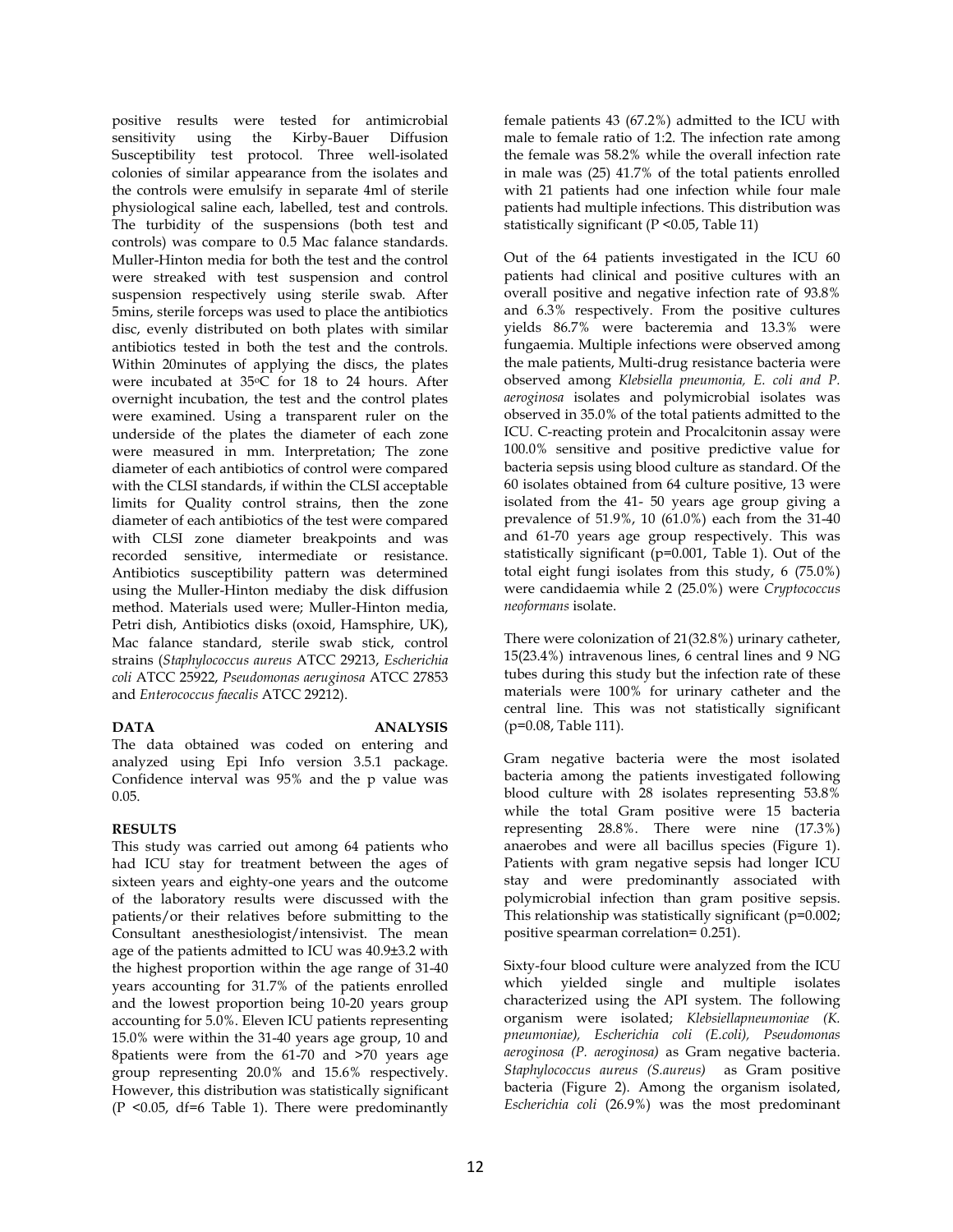bacteria recovered, *S. aureus, P. aeroginosa and Coagulase Negative Staphylococcus* (CONS) isolation rate were 15.4%, 17.3% and 9.6% respectively (Figure 2). The rate of susceptibility of the bacteria isolates were represented in table 4, levofloxacin, augumentin and meronem had a good susceptibility profile to ICU isolates. Three (33.3%) *P. aeroginosa* isolates were multi-drug resistance while two (40%) *K. pneumoniae* and 4 (28.6%) *E. coli* isolates were Extended spectrum<br>beta Lactamases (ESBL) producers. Lactamases

## **TABLE I: DISTRIBUTION OF ISOLATION AMONG AGE GROUP IN ABUJA**

| Age group         | Total | Percent  | Positive    |
|-------------------|-------|----------|-------------|
| Percent           |       |          |             |
| (years)           |       |          |             |
| Culture(%) $(\%)$ |       |          |             |
|                   |       |          |             |
| $10 - 20$         | 5     | 15.0     | 5           |
| 51.9              |       |          |             |
| $21 - 30$         | 9     | 20.0     | 7           |
| 61.1              |       |          |             |
| $31 - 40$         | 11    | 31.7     | 10          |
| 35.0              |       |          |             |
| $41 - 50$         | 14    | 12.8     | 13          |
| 47.8              |       |          |             |
| $51 - 60$         | 7     | 15.6     | 7           |
| 21.4              |       |          |             |
| $61 - 70$         | 10    | 5.0      | 10          |
| 55.5              |       |          |             |
| >70               | 8     | 5.0      | 8           |
| 55.5              |       |          |             |
|                   |       |          |             |
| Total             | 64    | 100.0    | 60          |
| 100.0             |       |          |             |
|                   |       |          |             |
|                   |       | $df = 6$ | $P = 0.001$ |

#### **TABLE II: DISTRIBUTION OF PATIENTS ADMITTED TO THE ICU IN ABUJA**

|                | Gender Infection Rate $(\%)$ Frequency |      | Percent $\binom{0}{0}$ |  |  |  |
|----------------|----------------------------------------|------|------------------------|--|--|--|
| <b>Males</b>   | 21                                     | 32.8 | 25(41.7)               |  |  |  |
| <b>Females</b> | 43                                     | 67.2 | 35(58.3)               |  |  |  |

## **TABLE III: DISTRIBUTION OF PATIENTS ADMITTED TO THE ICU AND THE SITE OF COLONIZATION**

| <b>Sites</b>        |    | <b>Colonization Percent</b> | <b>Infection P-value</b>        |      |  |
|---------------------|----|-----------------------------|---------------------------------|------|--|
|                     |    |                             | Colonization $(\%)$ Rate $(\%)$ |      |  |
| Urinary Catheter 21 |    | 32.8                        | 100                             |      |  |
| Intravenous line    | 15 | 23.4                        | 93.3                            |      |  |
| Central Line        | 6  | 9.4                         | 100                             |      |  |
| <b>Feeding Tube</b> | 13 | 20.3                        | 84.6                            |      |  |
| <b>NG Tube</b>      | 9  | 14.1                        | 88.9                            | 0.08 |  |
| Total               | 64 |                             | 100.0                           |      |  |

#### **TABLE IV: ANTIBIOTICS SUSCEPTIBILITY PATTERN OF THE ISOLATES FROM ICU PATIENTS IN GWAGWALADA**

| <b>Bacteria</b>     | CLIN  | <b>CEFTA</b> | <b>AUG</b> | <b>LEV</b> | <b>CEFTR</b> | <b>MER</b> | <b>GEN</b> | <b>CEFP</b> |
|---------------------|-------|--------------|------------|------------|--------------|------------|------------|-------------|
| K. pneumoniae n=5   | 100.0 | 70.0         | 90.0       | 100.0      | 91.8         | 100.0      | 60.8       | 98.0        |
| $E$ coli n=14       | 90.0  | 80.0         | 90.0       | 100.0      | 96.5         | 100.0      | 69.8       | 100.0       |
| P. aeroginosa n=9   | 44.0  | 95.0         | 96.5       | 50.0       | 70.5         | 50.0       | 33.0       | 50.0        |
| Bacillus spp n=6    | 96.0  | 60.0         | 82.0       | 43.0       | 44.0         | 100.0      | 76.3       | 80.0        |
| S. aureus $n=8$     | 50.0  | 90.0         | 70.0       | 100.0      | 90.0         | 100.0      | 30.0       | 100.0       |
| Acinetobacter $n=5$ | 70.0  | 80.0         | 100.0      | 90.0       | 90.0         | 100.0      | 70.0       | 80.0        |
| CONS<br>$n=5$       | 60.0  | 80.0         | 60.0       | 60.0       | 60.0         | 90.0       | 30.0       | 30.8        |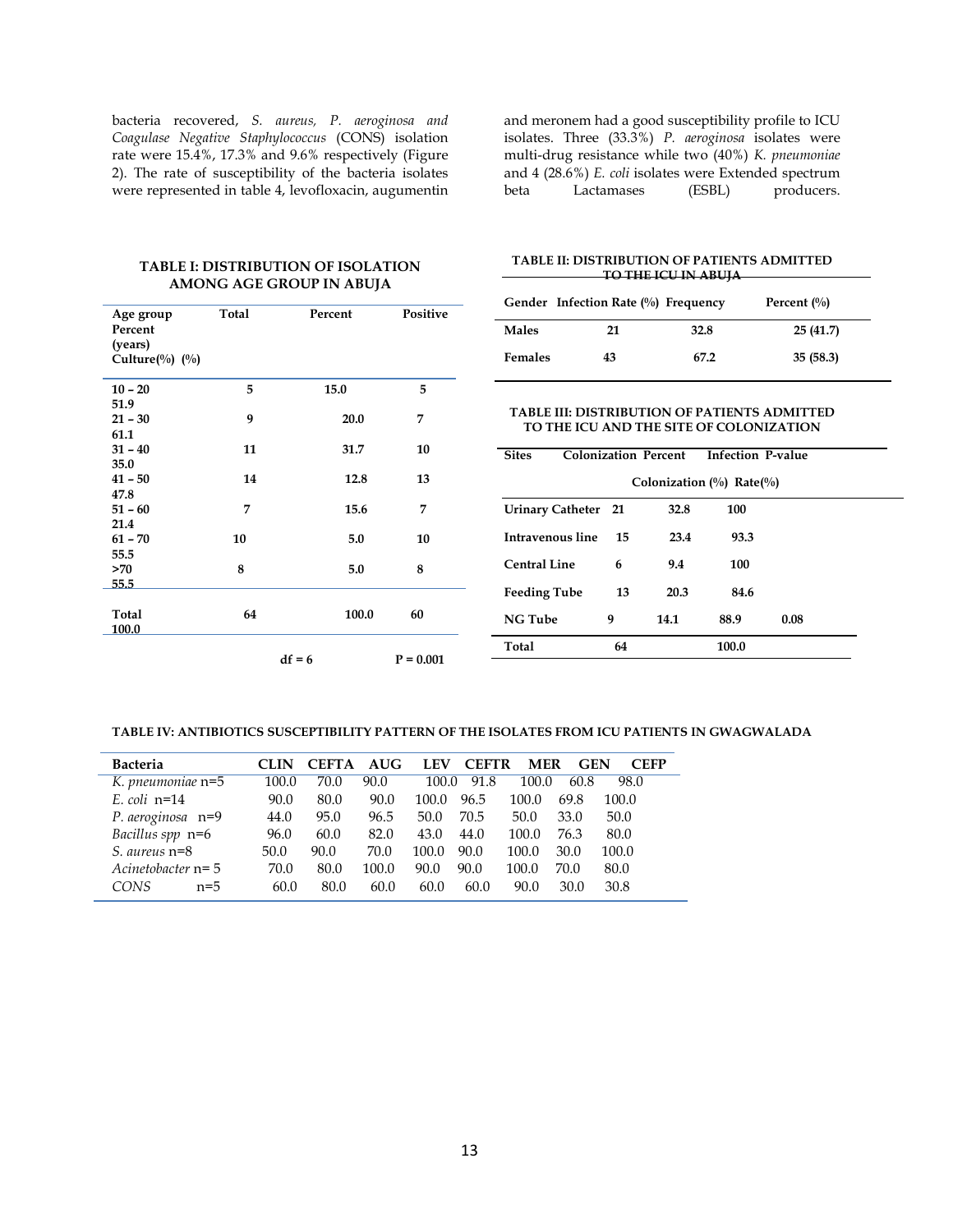

**FIGURE 1: DISTRIBUTION OF ISOLATES OBTAINED FROM PATIENTS IN THE ICU** 



**FIGURE 2: DISTRIBUTION OF ISOLATE AMONG PATIENTS ADMITTED TO THE ICU.** 

## **DISCUSSION**

The infection rate among patients admitted to the ICU in this study was 93.8% and negative culture was 6.3%. This figure varied with findings in Africa [5] and other parts of the world [8,9,13]. The finding of 93.8% in this study was higher than rates of 66.2%% in Jos, north-central Nigeria [5], and 27.3% reported in Spain, 51.1% reported in the US, 27.3% in Brazil [8], 20.0% among ICU patients reported by Adria and colleagues in France [9] and 25.4% reported by Stephan [13]. These differences may be due to the methodology employed in our study, invariably the study area and literacy level of the population. The study in Jos [5] expanded the scope of sepsis in relation to those patients with HIV/AIDs in other wards of the hospital. The study in the US, Spain and France [8, 9] took place in the developed world and are not short of sophisticated equipment's which are lacking in our environment. Therefore, ICU infection rate is low in those studies. Idoko [11] and Alausa [12] had demonstrated that bloodstream sepsis was higher in malaria endemic area of the tropic.

In addition, the high infection rate might be due to the low level of literacy among the populace. Often than not, most patients present late to the hospital with worsen clinical condition. Early presentation may decrease hospital stay and reduce the number of patients for ICU admission. Adria in France [9] established a correlation between workload in the ICU and increase ICU acquired infections. In our setting more patients requires ICU admissions because of late presentation in the hospital.

Age of admission into the ICU have a relationship with rate of ICU acquired infection, in this study infection rate among the older age group was 100.0% (51years to > 70 years) whereas infection rate among the younger age group was lower than 100%. This relationship was statistically significant. The finding was contrary to the knowledge that the older age groups were more predisposed to nosocomial infection because of reduced immunity. Although, Stephan concluded that age >75 years by itself does not appear to be a significant predictor of ICUacquired nosocomial infection or mortality rate [13]. The finding in this study was contrary to a cohort study by Blot who found that the incidence of bloodstream infection (per 1000 patient days) decreased with age: 8.4 per thousand in middle-aged, 5.5 per thousand in old, and 4.6 per thousand in very old patients [14]. This might be due to differences in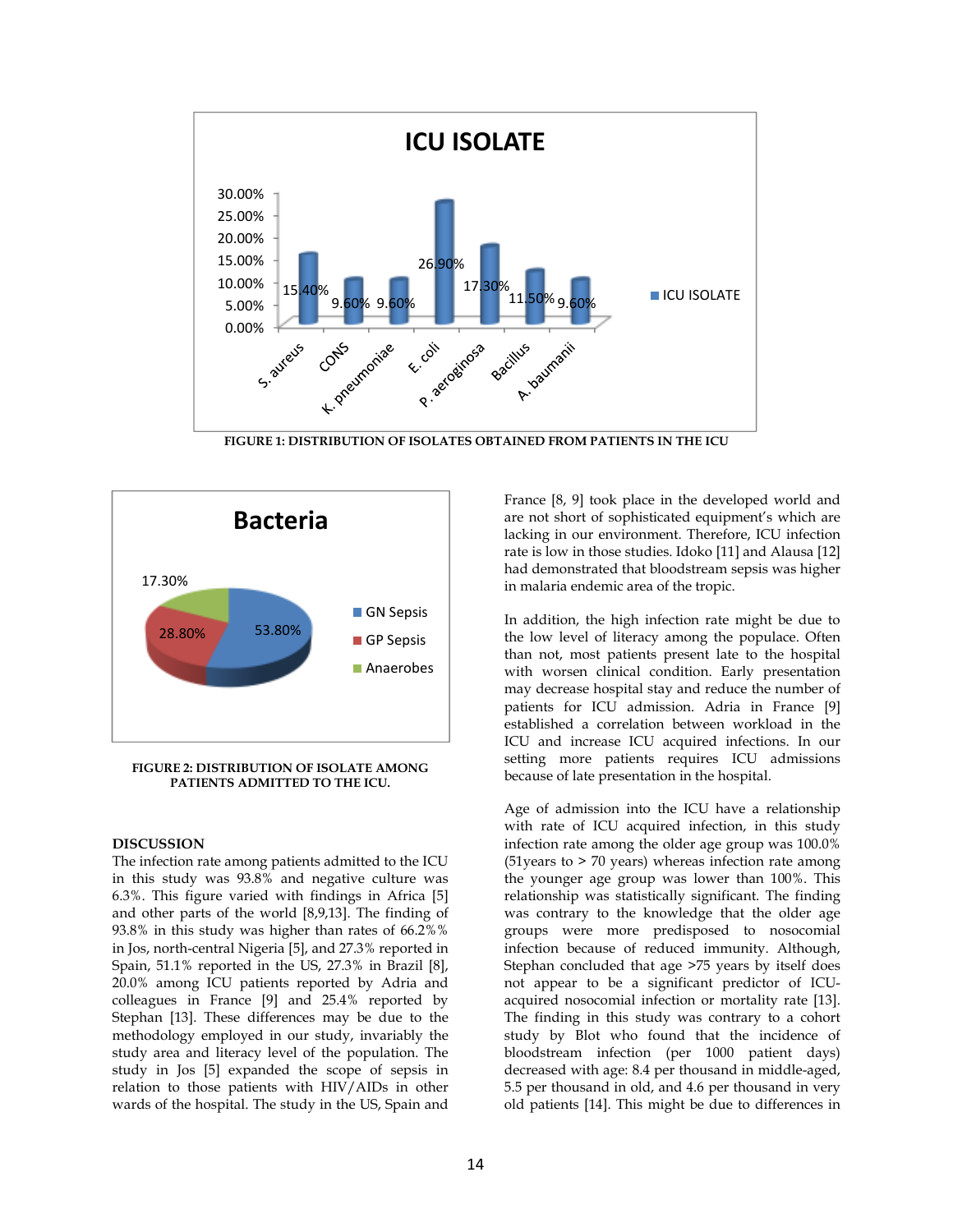sample size. Female gender predominates in our study with 67.2% and infection rate of 58.3%. This was contrary to study by Alqarni were male predominate with 54% [16] and Sanusi with 62.7% males [27].

In this study, bacteria were more isolated than fungi isolates (81.2% Vs 12.5%) and isolation rate of polymicrobial was 35.0%, this finding was similar to findings by Crowe [17]. The high polymicrobial isolation might be due to the methodology employed in specimen collection and meticulous processing mechanism that minimizes low microbial yield. Urinary catheter was the most colonized in the ICU with highest infection rate while the central line was the least infected in this study. This finding was not supported by Crowe in Nottingham where respiratory tract was the most predominant site of origin of infection with 39.7% of total ICU infections [17].

All the fungal isolates were unicellular yeast cell (*C. albicans* and *C. neoformans*). This might be due to the small samples size. From our study, there were predominant gram negative sepsis than gram positive sepsis (53.8% Vs 28.8%), anaerobes isolated in this study were 17.3%. This findings was similar to 62.2% Vs 46.8% by Florian [8], 47.0% Vs 34.0% isolated by Alqarni [16] and 73.3% Vs 26.7% by Sanusi [27] but contrary to findings by Crowe who got more gram positive [17]. Moreover, Gram negative organisms were frequently isolated from ICU patients. Gram negative bacteria were completely responsible for fever. The distribution was stastically significant (p=0.001) and correlate positively with high pyrexia and positive Bactec blood culture (spearman correlation=0.408). Gram negative bacteria have potent lipid which has the capacity to induce endotoxic sepsis and consequently increased interleukin 11 and tumor necrotic factor. Increased gram negative isolations might be due to nosocomial infections. The diagnostic mechanism employed was Bactec blood culture which has abundant nutrient for virtually all fast going bacteria to thrive. Notification of culture positivity will lead to prompt diagnosis and reduce patient's hospital stay.

Gram positive sepsis is increasingly becoming common in our environment due to increased rate of antibiotics resistance. Anaerobes isolated in this study

## **REFERENCES**

**1. Ravi SS, Basilia Z, Hector RW. Role of biomarkers in sepsis care. 2013; 40:350-365.** 

contribute to the rate of polymicrobial isolation in this study.

*E. coli* was the most frequently isolated among patient in the ICU with 26.9% of the total isolates. This was consistent with other finding [16]. However the findings of 26.9% for *E. coli* was contrary to studies by Florian where Staphylococcus predominate with 20.5%, Crowe revealed *Stapylococcus aureus* as most isolated with 22.5% of the total isolates and findings by Sanusi where *Klebsiella pneumonia* Predominates with 26.7%. In our study, there was high isolation rate of *Pseudomonas aeroginosa* and Coagulase negative Staphylococcus (CONS) with 17.3% and 9.6% of the total bacteria isolated. The unique nature of *Pseudomonas aeroginosa* will promote its colonization of the various tubes used in the ICU such as IV line and urinary catheter. The difference in the isolation rate of the bacteria might be due its pathogenesity most especially virulence factor rather than differences in their cell wall.

Critical care antibiotics are mainly bactericidal in action and taken into consideration the golden hour Gram negative and Gram positive isolates were sensitive to levofloxacin, augumentin, meronem, ceftriaxone. This is consistent with other studies [21- 23] where most of the isolates were sensitive to cell wall acting antibiotics. From this study *E. coli* isolates exhibit significant extended bête lactam resistance while two of the *Pseudomonas aeroginosa* exhibited multidrug resistance and therefore increase the patient's hours of hospital stay. Indiscrimate use of antibiotics, irrational administration of antibiotics and poor administration of drugs may be responsible for this increasing antibiotic resistance.

**Conclusion:** The nature of Infection in the Intensive Care Unit (ICU) can be used as a predictor of infection in the hospital. Bacterial and fungal isolates were found in this study but increased rate of polymicrobial isolates and nosocomial infections calls for concern. Therefore, increased awareness on hand hygiene among ICU caregivers is necessary to make a big difference.

**Acknowledgment:** No financial support received in any form

**Conflict of interest:** There is no conflict of interest

- **2. Akaninyene O, James E, Emmanuel N. Sepsis in Africa: practical steps to stem the tide.** *The Pan African Medical Journal.* **2015; 21:323.**
- **3. Odetola FO, Gebremariam A, Freed GL. Patient and hospital correlates of clinical outcomes and**